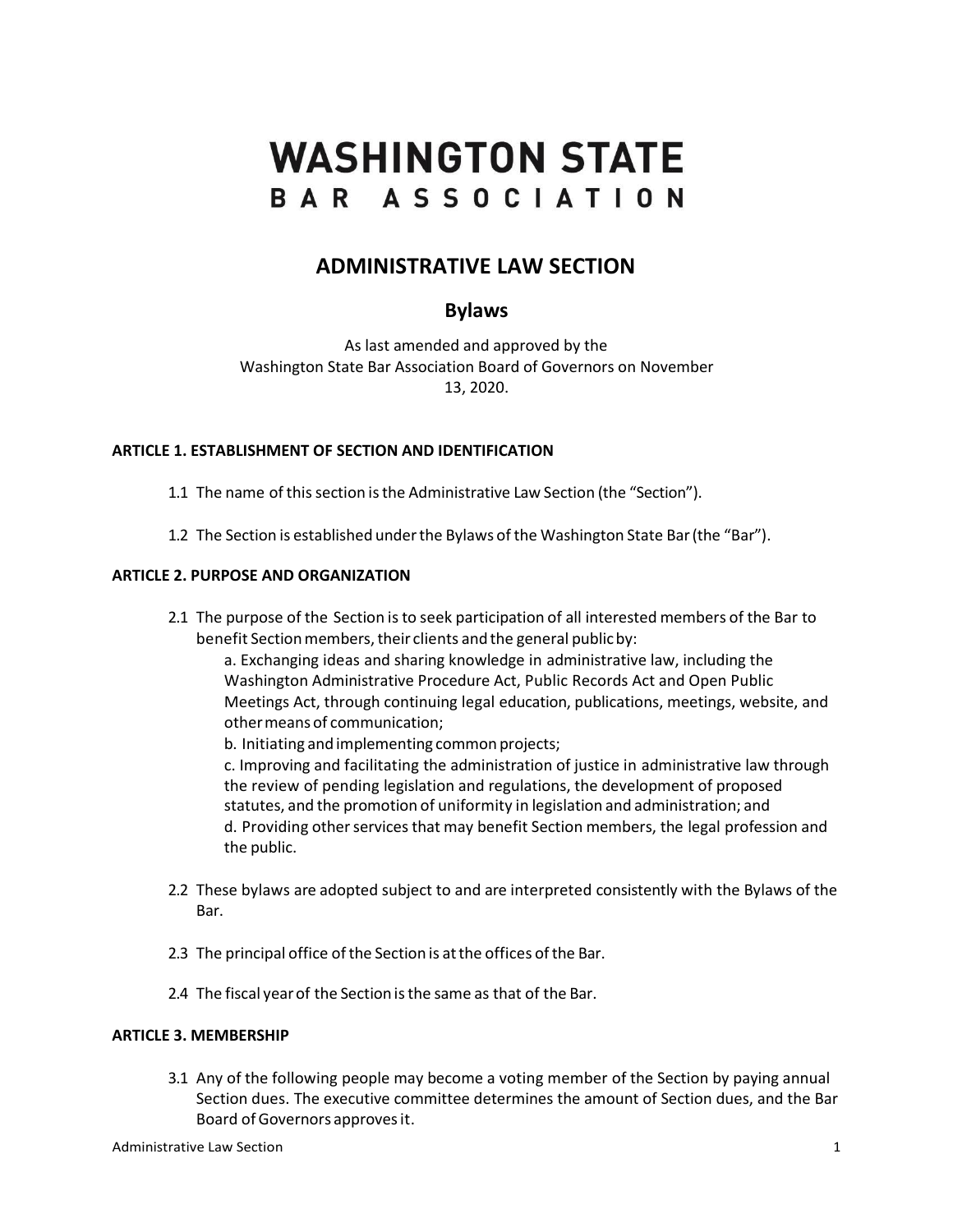- (a) an Active member of the Bar,
- (b) a Judicial member of the Bar,
- (c) an Emeritus Pro Bono member ofthe Bar underAPR 8(e),
- (d) a House Counsel memberof the BarunderAPR 8(f),
- (e) a professor at any Washington law school (whether licensed in Washington or not), or
- (f) a full-time military lawyer stationed in Washington, but licensed in another state, U.S. territory, or the District of Columbia.
- 3.2 After payment of annual Section dues, any person who has an interest in administrative law may become a non-voting Section member ("subscriber") and non-voting Section committee member. In accordance with the Bylaws of the Bar, law students may be enrolled as subscribers of the Section. Subscribers may not hold a section office.
- 3.3 Members shall pay in advance annual Section dues. Any person who does not pay the annual Section dues is no longer a member of the Section. Membership status is determined as of the date dues are paid. The section membership dues for law students shall be set at a standard amount annually determined by the Board of Governors.

#### **ARTICLE 4. MEETINGS OF THE MEMBERSHIP**

- 4.1 The annual meeting of the Section may be at a time and location determined by the executive committee.
- 4.2 The voting members of the Section present at any section meeting constitute a quorum for the transaction ofbusiness.
- 4.3 Actions of the section are by majority vote of the voting members present, or by action of the voting members of the executive committee consistent with these bylaws.
- 4.4 Special meetings of the Section may be called by the Chair or a majority of the executive committee.
- 4.5 In accordance with Bar Bylaws, notice of membership meetings shall be sent to all members of the Section. No membership meeting shall be official without prior notice. The notice shall state the business to be transacted at the meeting.

#### **ARTICLE 5. THE EXECUTIVE COMMITTEE**

- 5.1 The executive committeehas the powers and duties necessary to administer the business of the Section, including acting for the Section to accomplish the purposes in Article 2.1. The executive committee has the authority to approve the content and publishing of the Section newsletter, the adoption of the budget in consultation with the Bar, and expenditures in accordance with the budget. The executive committee may also perform duties assigned by the Board of Governors. The executive committee may establish and discontinue committees and subcommittees of the Section.
- 5.2 The executive committeemembers are: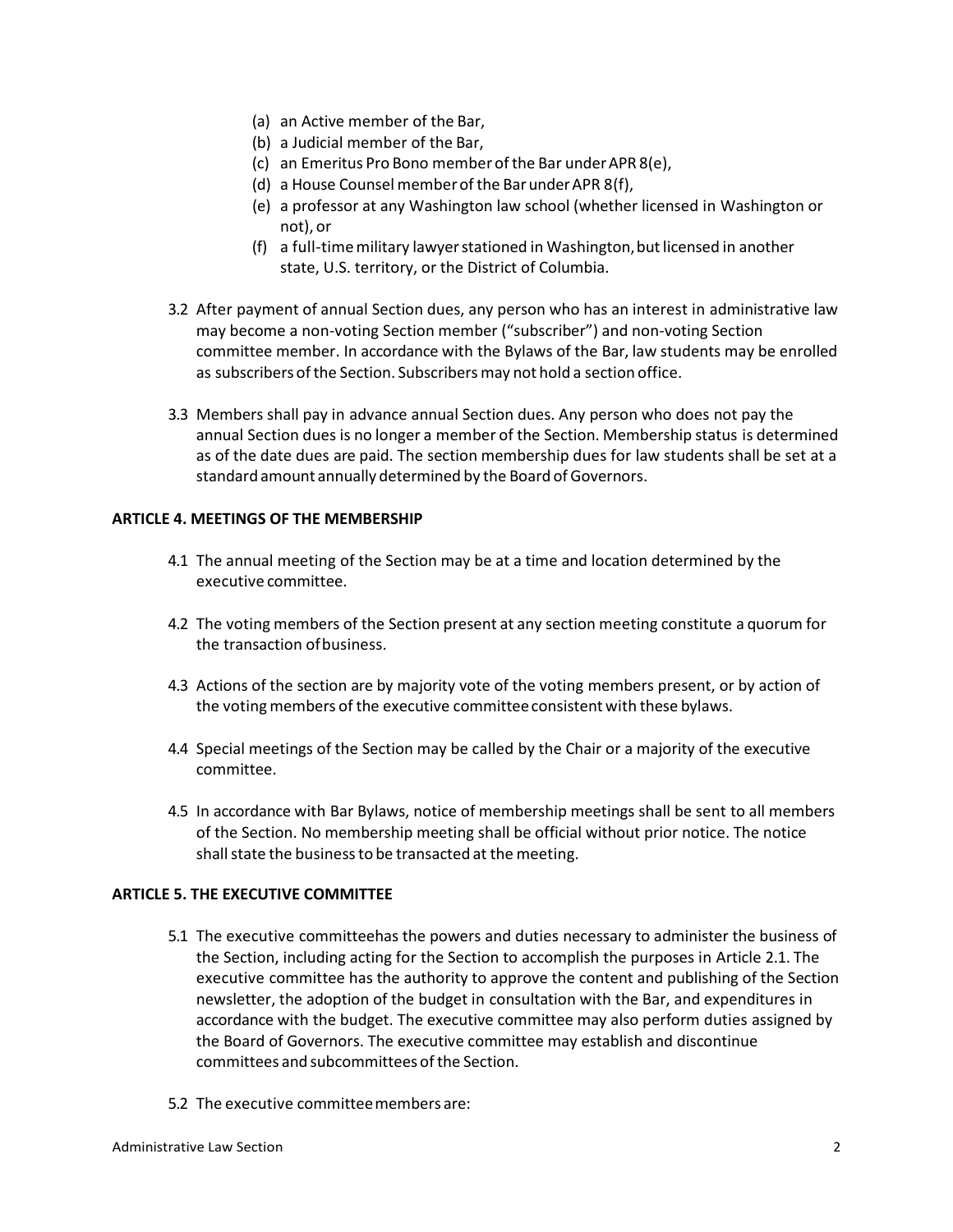- (a) The Chair;
- (b) The Chair-elect;
- (c) The Immediate PastChair;
- (d) The Secretary and the Treasureror the Secretary/Treasurer;
- (e) Nine At-Large members; and
- (f) Young LawyerLiaison.
- 5.3 The terms of all positions on the executive committee begin on October 1, if elected or immediately on appointment if appointed to fill a vacancy.
- 5.4 A majority of the voting members of the executive committee present in person, by telephone, or by videoconference constitutes a quorum. Action by the executive committee is determined by a majority vote of the executive committee members present once a quorum is established. Votes may be conducted by email in accordance with the Bar's Bylaws.

#### **ARTICLE 6. OFFICERS**

- 6.1 The officers of the Section are the Chair, the Immediate Past Chair, the Chair-elect, the Secretary, and Treasurer, or Secretary/Treasurer.
- 6.2 Any committee member, or chair of any committee may be removed by a majority vote of the executive committeeor by the Chair. Any member of the executive committee may be removed by a two-thirds majority vote of the executive committee. Grounds for removal of executive committee members include, but are not limited to, regular absence from executive committee meetings and events, failure to perform duties, unprofessional or discourteous conduct or whenever, in the executive committee's judgment, the executive committee member is not acting in the best interest of the Section membership.
- 6.3 The Chair presides at all meetings of the Section and the executive committee. The Chair may present at the annual meeting of the Section a report of the work of the Section for the past year. The Chair shall perform other duties customary to the office of Chair or delegated by the executivecommittee.
- 6.4 The Chair-elect performs duties assigned by the Chair or the executive committee. Upon death, resignation, or the Chair's refusal to act, the Chair-elect shall perform the duties of the Chair for the remainder of the Chair's term. If the Chair becomes disabled or otherwise temporarily unable to serve, the Chair-elect serves as the Chair so long as the inabilityto serve continues.
- 6.5 The Secretary or Secretary/Treasurer will take minutes at each meeting of the Section and executive committee, and provide approved minutes to the Bar for publication and record retention. The Secretary/Treasurer shall perform other duties assigned by the Chair or the executive committee.
- 6.6 The Treasurer or Secretary/Treasurer will work with the Bar to ensure that the Section complies with Bar fiscal policies and procedures, work with the Barto prepare the Section's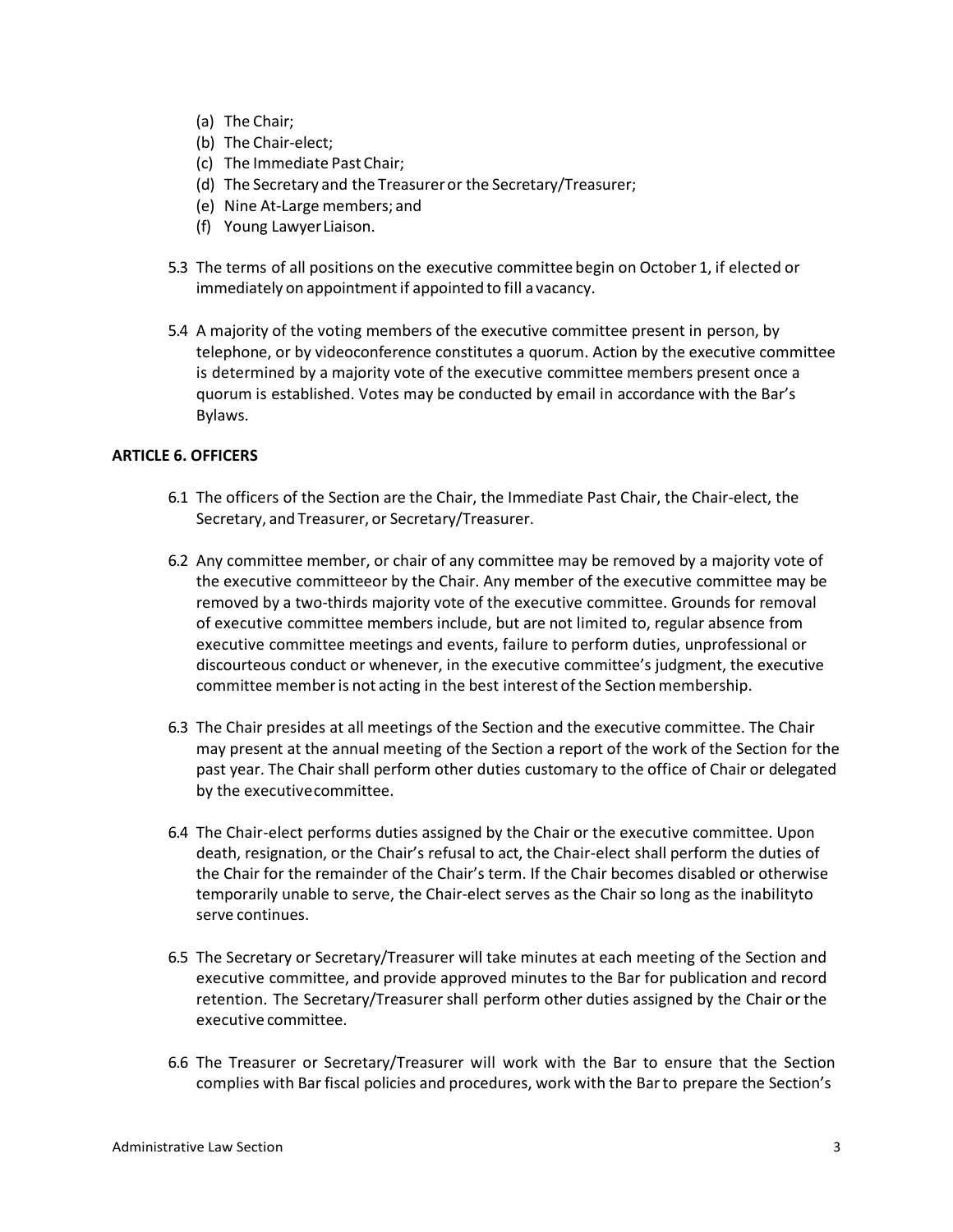annual budget, and review the Section's monthly financial statements for accuracy and comparison to budget.

#### **ARTICLE 7. ELECTIONS**

- 7.1 The voting membership annually elects a Chair-elect and a Secretary and Treasurer or Secretary/Treasurer, each to serve a one-year term. The voting membership annually elects three At-Large members to serve on the executive committee, each to serve a three-year term. The Chair automatically becomes the Immediate Past Chair. The voting membership may re-elect anymemberof the executive committee.
- 7.2 On expiration of the Chair'sterm, the Chair-elect automatically succeedsto the office of the Chair.
- 7.3 The Chair shall appoint a nominating committee each year of not less than three members of the Section, at least one of whom shall not be a current member of the executive committee. The nominating committee shall seek interested individuals to fill open positions on the executive committee, with a balance of nature of practice or employment, geography, and other bases of diversity. All applicants will apply through an electronic application process administered by the Bar. The nominating committee shall make nominations for Chair-elect, Secretary and Treasurer or Secretary/Treasurer, three At-Large executive committee members to succeed those with expiring terms, and At-Large executive committee members for any existing vacancies. The executive committee will approve a list of nominees for each open position.
- 7.4 All individuals who complete the electronic application process administered by the Bar who are not selected by the Nominating Committee will be given the opportunity to selfnominate to be included on the final list of approved nominees.
- 7.5 The Bar will administer the elections by electronic means and certify the results, unless the Section develops its own equivalent electronic election process. In the event of a tie, the winner will be determined by drawing cards from a standard deck of cards. The candidate with the highest value cardin bridge will be the winner.
- 7.6 Nominations and elections for open executive committee positions will be held between March and May eachyear.
- 7.7 If there is a vacancy on the executive committee between elections, the voting members of the executive committee, by majority vote, shall appoint a section member to fill the vacancy until the next annual election, when an individual will be elected to serve the remainder of the vacated term.

#### **ARTICLE 8. COMMITTEES**

8.1 The executive committee shall determine the number, types and duties of Section committees. The committees may be either standing or ad hoc committees.